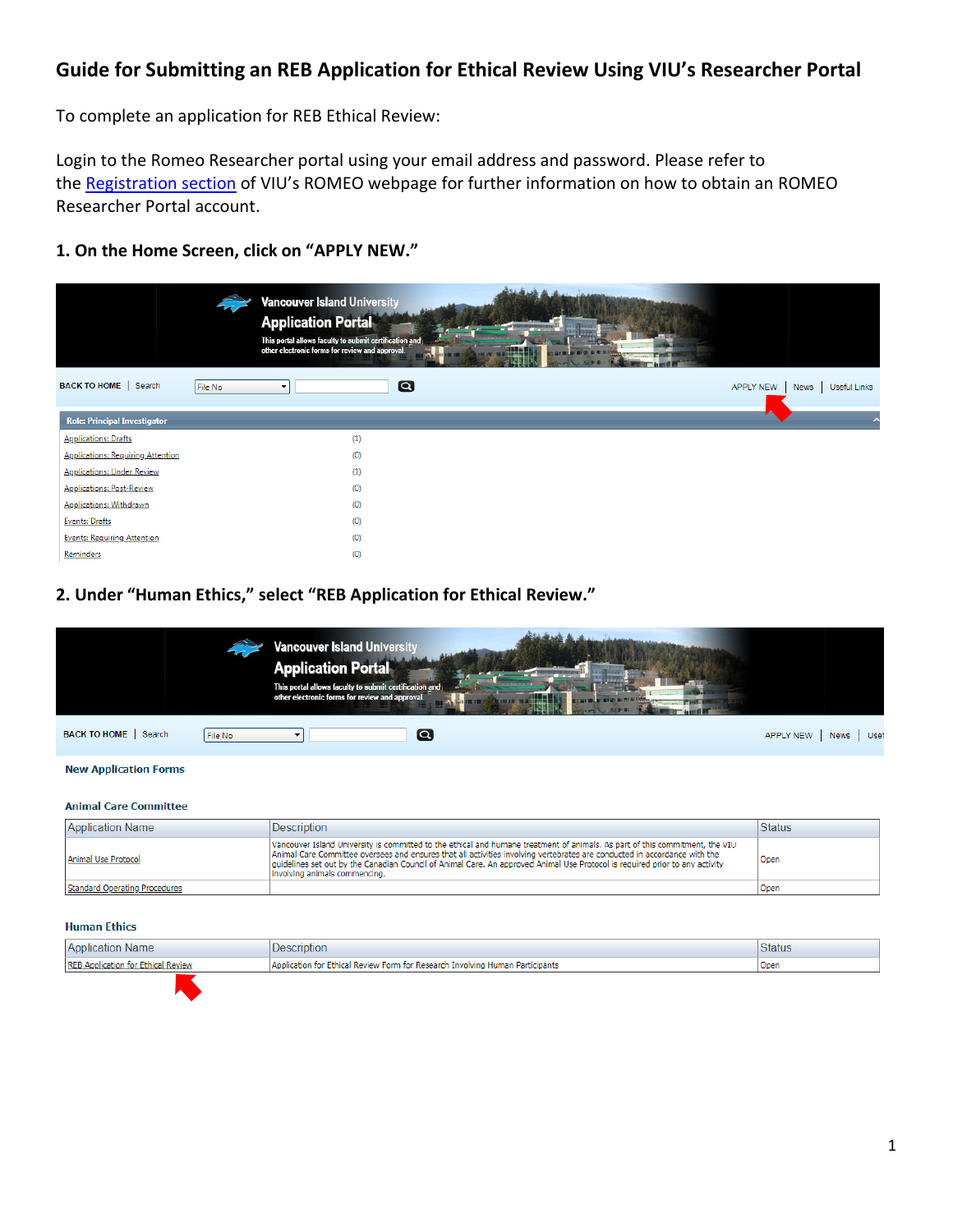# **3. Fill out the Project Information including Project Title, Start and End dates.**

NOTE: Start and end dates are the projected dates you expect to begin and end your research.

| <b>Application Ref No: 1093</b> |                                                                                    |  |
|---------------------------------|------------------------------------------------------------------------------------|--|
| Close<br>Save                   | Export to PDF<br>Export to Word<br>Submit<br>Withdraw<br>Print                     |  |
|                                 |                                                                                    |  |
| * Project Info                  | Project Team Info<br>REB Application for Ethical Review<br>Attachments<br>×<br>Apr |  |
|                                 |                                                                                    |  |
| Title *:                        | Test Project Ttitle                                                                |  |
|                                 |                                                                                    |  |
|                                 |                                                                                    |  |
|                                 |                                                                                    |  |
|                                 |                                                                                    |  |
| <b>Start Date:</b>              | 圃<br>2019/08/26                                                                    |  |
|                                 |                                                                                    |  |
| <b>End Date:</b>                | 囲<br>2020/03/01                                                                    |  |
| Keywords:                       | Add                                                                                |  |
|                                 | 1- Teaching and Learning $ \bullet $                                               |  |
|                                 | Clear all<br>1- Teaching and Learning                                              |  |
|                                 |                                                                                    |  |
|                                 |                                                                                    |  |
|                                 |                                                                                    |  |
|                                 |                                                                                    |  |
|                                 |                                                                                    |  |

### **4. Add "Related Awards" if applicable.**

If your application is associated with a project for which you have applied for or received a VIU-administered award, click "Search" to bring up a listing of all current projects and select from the list. This will link your project form with your ethics approval so that any funds can be released for use.

| <b>Related Awards</b>                                                                                                                                                                                         |       |       |
|---------------------------------------------------------------------------------------------------------------------------------------------------------------------------------------------------------------|-------|-------|
| If you are a student, please ignore this section and continue to the next<br>If you are a non-student (e.g faculty, staff) and have applied for, or have<br>ignore this section and continue to the next tab. |       |       |
| Search                                                                                                                                                                                                        |       |       |
| ward File No                                                                                                                                                                                                  | Title | Award |
| No records to display.                                                                                                                                                                                        |       |       |
|                                                                                                                                                                                                               |       |       |
|                                                                                                                                                                                                               |       |       |

**5. Complete the Project Team tab and include all team members that are expected to be involved in the project.**

To add project members: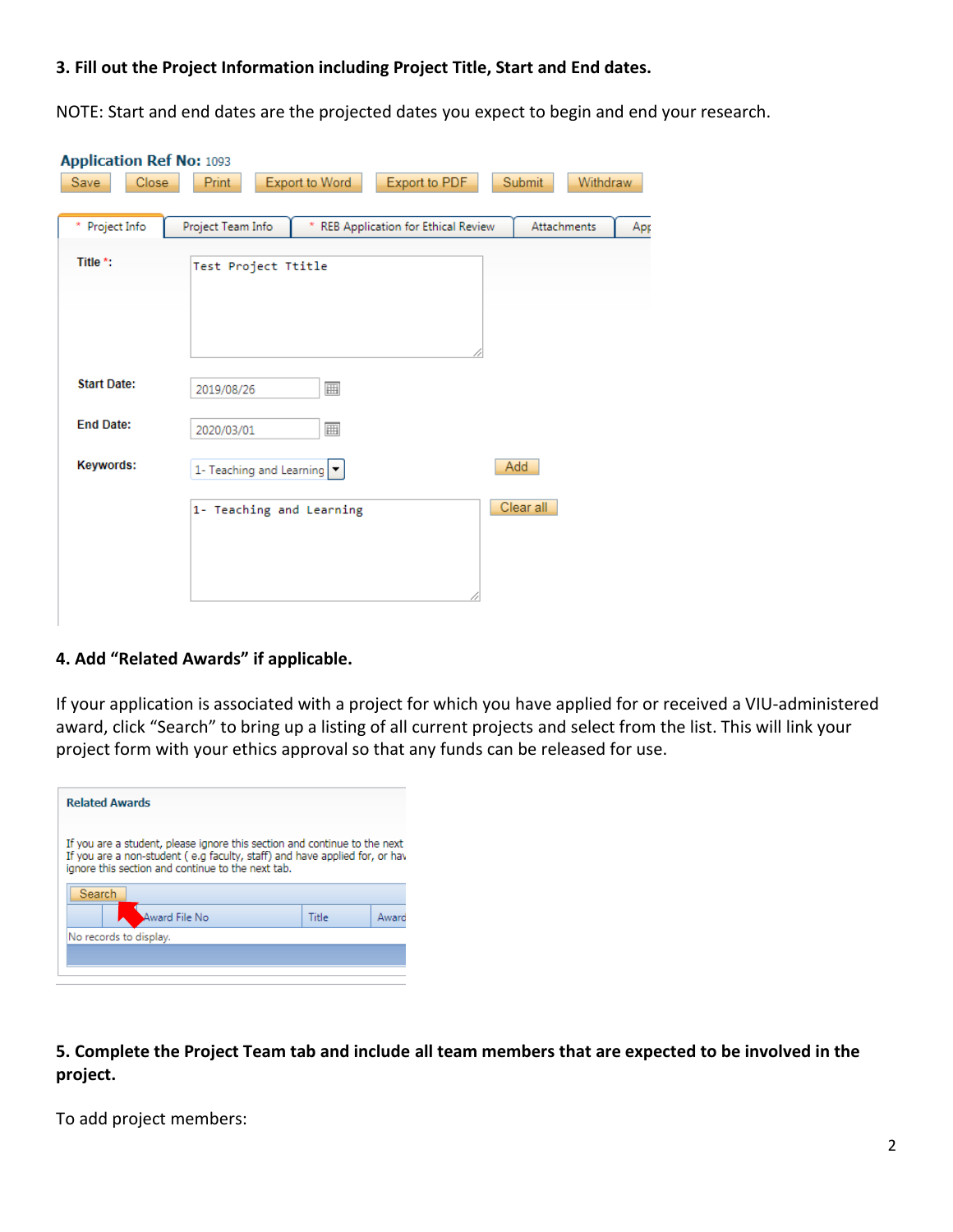# a) scroll to the bottom the "project Team Info" tab

b) in the "Other Project Member Info:" area, click on the "Add New" button

| <b>Other Project Member Info:</b><br>Do not hand type data for this section. To add more project team members to this application form, click Add New to search for and select from other researcher profiles. Click [?] for more info. |        |               |            |                             |  |  |
|-----------------------------------------------------------------------------------------------------------------------------------------------------------------------------------------------------------------------------------------|--------|---------------|------------|-----------------------------|--|--|
| Add New                                                                                                                                                                                                                                 |        |               |            |                             |  |  |
|                                                                                                                                                                                                                                         |        | Last Name     | First Name | Role In Project             |  |  |
| Edit                                                                                                                                                                                                                                    | Delete | Investigator1 | Test       | Graduate Student Researcher |  |  |

c) click on the "Search Profiles" and search for the registered user you need to add to your project team.

#### **Project Team Member Info**

Do not hand type data for this section. To add more project team members to this application form, click Add New to search for and select from other researcher profiles. Click [?] for more info.



Search for a team member by entering his/her first or last name at the top of the screen and clicking "Search."

|             | Instructions : Search for and select the researcher profile you want to load to this application file. If the project team member does not have a researcher profile, contact your system administrator for |
|-------------|-------------------------------------------------------------------------------------------------------------------------------------------------------------------------------------------------------------|
| quidance.   |                                                                                                                                                                                                             |
|             |                                                                                                                                                                                                             |
|             |                                                                                                                                                                                                             |
|             | Start With <sup>@</sup> Any part                                                                                                                                                                            |
| Last Name:  |                                                                                                                                                                                                             |
| First Name: |                                                                                                                                                                                                             |
|             |                                                                                                                                                                                                             |
|             |                                                                                                                                                                                                             |
| Search —    | Reset                                                                                                                                                                                                       |
|             |                                                                                                                                                                                                             |
| ∽           |                                                                                                                                                                                                             |

**IMPORTANT: Always use the "Search Profiles" button to add Project Team Members information. If an investigator is added to the database twice, the system will have problems properly managing communications.**

d) In the "Role in Project" field, select the appropriate "Roll in Project" value, such as "Supervisor".

| Prefix:                 | <b>Last Name:</b><br>$Dr. - \nabla$         | Moll         |                                      | First Name: Rachel                 |
|-------------------------|---------------------------------------------|--------------|--------------------------------------|------------------------------------|
| <b>Affiliation:</b>     | <b>Faculty of Education</b>                 |              |                                      | $\overline{\phantom{a}}$           |
| <b>Role In Project:</b> | Supervisor                                  |              | <b>Country:</b>                      | Canada<br>$\overline{\phantom{a}}$ |
| Position:               | Co-Investigator                             |              | Institution:                         | Vancouver Island Univers           |
| Email:                  | Co-Investigator - External<br>Co-Supervisor |              | Fax:                                 |                                    |
| Phone1:                 | Emergency personnel                         |              | Phone2:                              |                                    |
|                         | <b>External Principal</b><br>Investigator   |              |                                      |                                    |
| <b>Primary Address:</b> | <b>Graduate Student</b><br>Researcher       |              | <b>Mailing Alternate</b><br>Address: |                                    |
|                         | <b>Research Assistant</b>                   |              |                                      |                                    |
| <b>Use Of Address:</b>  | Research Coordinator                        | mate Address |                                      |                                    |
|                         | <b>Research Staff</b>                       |              |                                      |                                    |
|                         | Supervisor                                  |              |                                      |                                    |
| <b>Comments:</b>        | Technician                                  |              |                                      |                                    |
|                         | <b>Undergrad Student</b><br>Researcher      |              |                                      |                                    |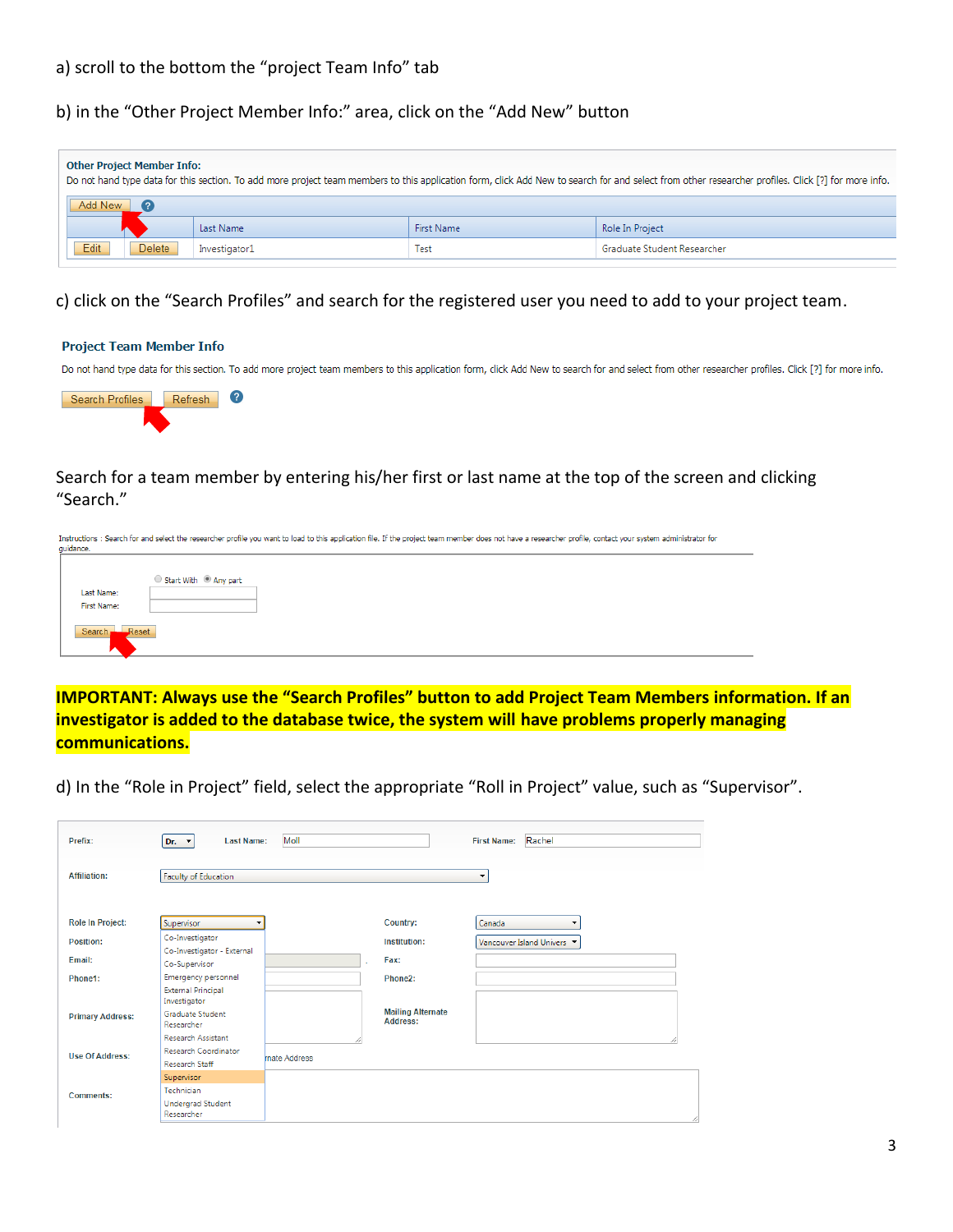If you are a VIU student researcher, please designate yourself as the "Principal Investigator," and select and designate your faculty supervisor as "Supervisor."

Note that student researchers are expected to develop their REB application with the support of their faculty supervisor.

**\* Student researchers must attach to their application in ROMEO Researcher Portal a signed [Confirmation](https://research.viu.ca/sites/default/files/confirmation_of_faculty_supervisor_approval_form.pdf) of [Faculty Supervisor](https://research.viu.ca/sites/default/files/confirmation_of_faculty_supervisor_approval_form.pdf) Approval form.\***

#### **6. Click on the "REB Application for Ethical Review" tab and complete the questions.**

Click on each tab within the application form and fill in all required fields. Ensure you scroll down to the bottom of the page and answer all the questions on each tab.

| <b>Application Ref No: 1093</b><br><b>Print</b><br><b>Close</b><br>Save | Export to PDF<br>Export to Word    |                                             |                               | <b>Application Form: REB /</b>        |
|-------------------------------------------------------------------------|------------------------------------|---------------------------------------------|-------------------------------|---------------------------------------|
| Project Info<br>Project Team Info                                       | REB Application for Ethical Review | Attachments<br><b>Approvals</b>             | <b>Errors</b><br>Logs         |                                       |
| * 1. Administrative Information                                         | * 2. Project Description           | * 3. Purpose, Goals, And Knowledge Transfer | * 4. Study Design and Methods | * 5. Study Population and Recruitment |
| * 6. Benefits, Risk, and Risk Mitigation                                | * 7. Consent/Assent Process        | * 8. Anonymity and Confidentiality          | 9. Services Providers         |                                       |

NOTE: All questions with a red asterisk require responses. If the question is a yes/no question and your response does not require explanation, simply respond "no".

**7. Use the "Attachments" tab to include/upload additional documents that need to accompany your application, such as your recruitment instrument, consent form, research instrument and, if applicable, a signed [Confirmation of Faculty Supervisor Approval Form](https://research.viu.ca/sites/default/files/confirmation_of_faculty_supervisor_approval_form.pdf) and TCPS CORE Certificate of Completion.** 



**8. The "Logs" tab can be used to monitor the application through the approval process.** No information is needed from the researcher on the Logs" tab.